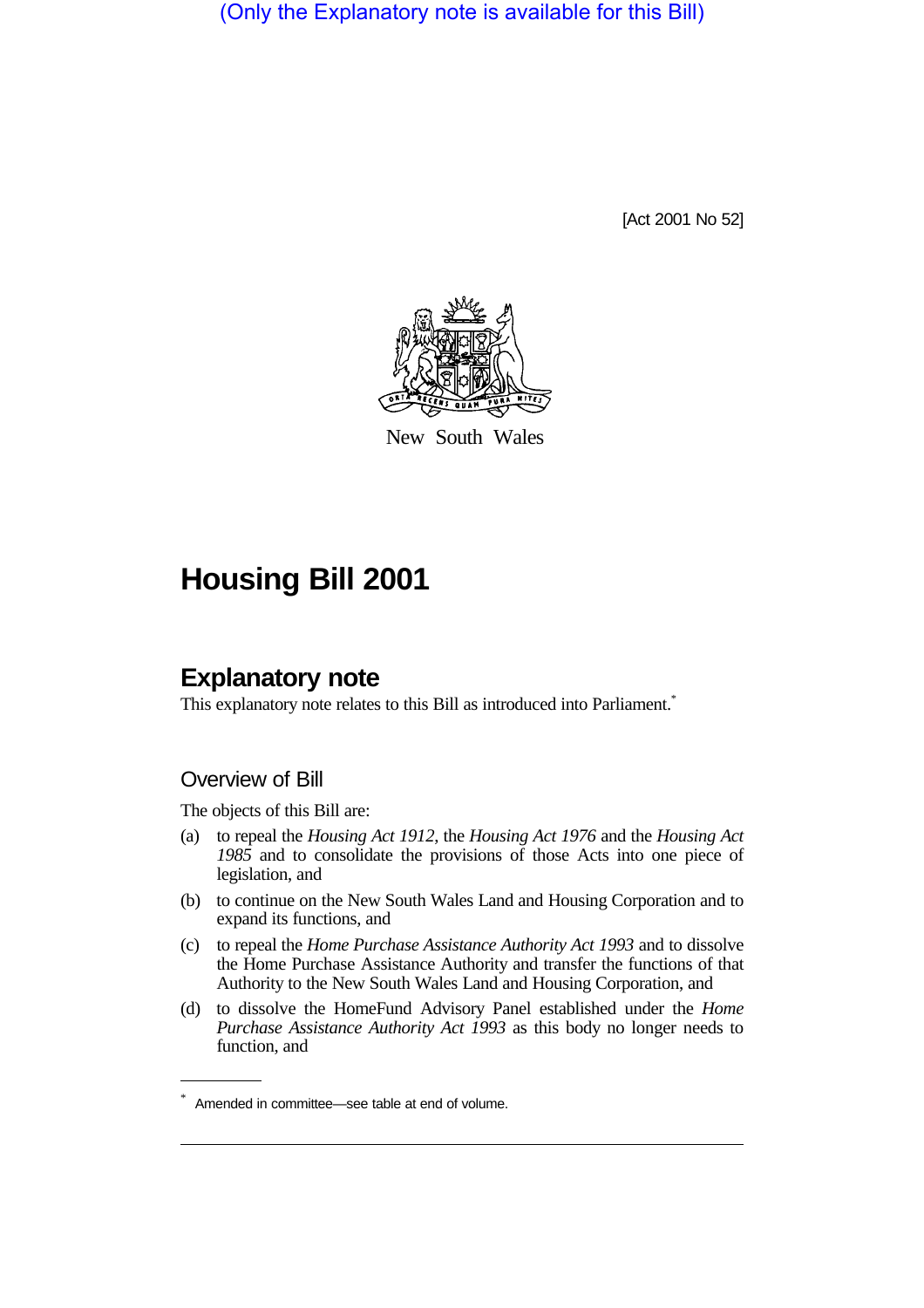Explanatory note

(e) to amend various Acts and make various repeals as a consequence of the preceding objects.

Outline of provisions

### **Part 1 Preliminary**

**Clause 1** sets out the name (also called the short title) of the proposed Act.

**Clause 2** provides for the commencement of the proposed Act.

**Clause 3** defines certain words and expressions used in the proposed Act.

**Clause 4** provides that notes used in the proposed Act do not form part of the Act.

### **Part 2 Objects of Act**

**Clause 5** sets out the objects of the proposed Act.

## **Part 3 New South Wales Land and Housing Corporation**

#### **Division 1 Establishment of Corporation**

**Clause 6** establishes the New South Wales Land and Housing Corporation (*the Corporation*) as a body corporate. The Corporation is a continuation of the existing New South Wales Land and Housing Corporation established under the *Housing Act 1985*.

#### **Division 2 General functions of Corporation**

**Clause 7** sets out the general functions of the Corporation.

**Clause 8** sets out the functions of the Corporation relating to land and housing.

Explanatory note page 2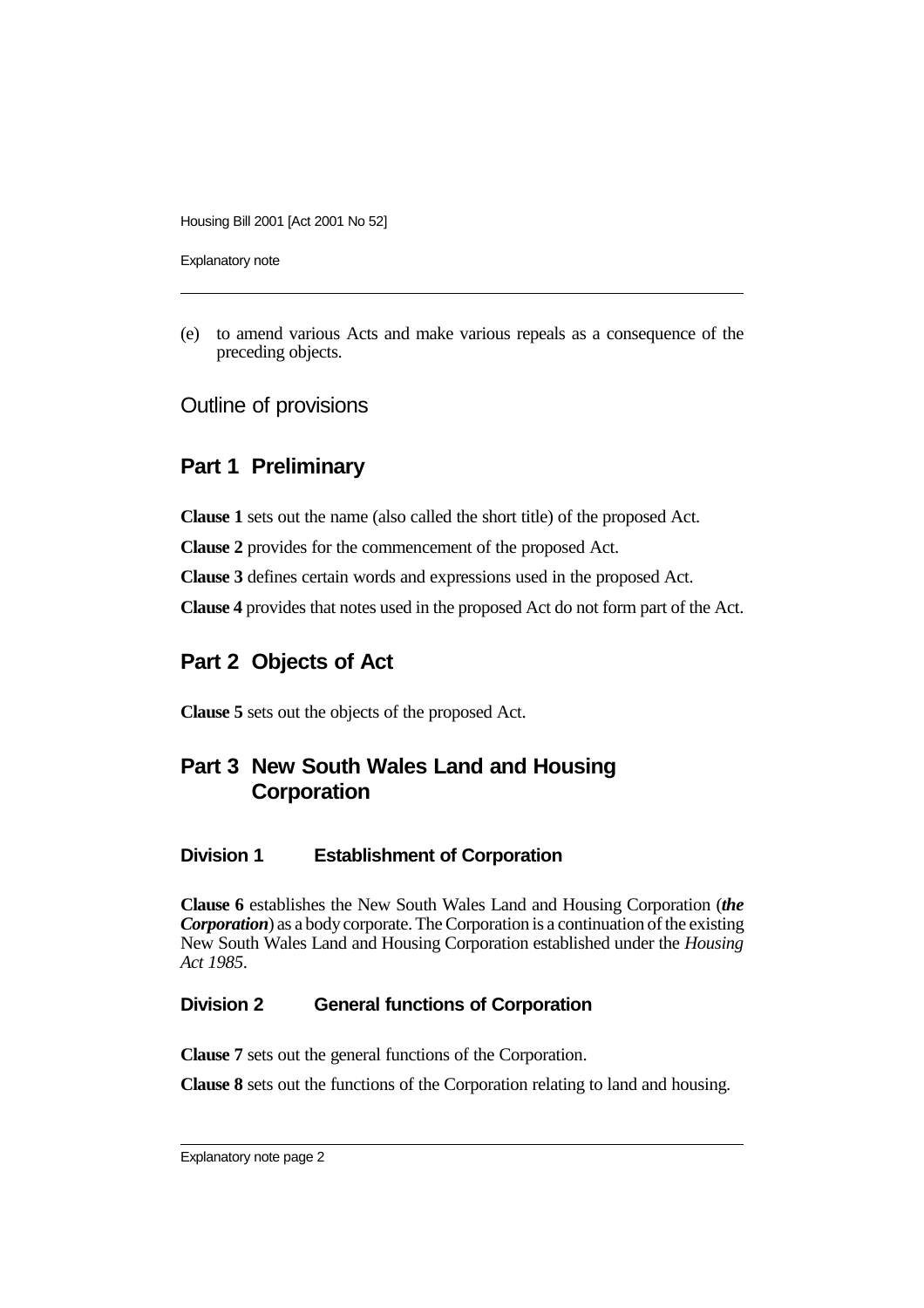Explanatory note

**Clause 9** sets out the functions of the Corporation relating to home purchase assistance.

**Clause 10** sets out the functions of the Corporation relating to the collection of information by the Corporation (including the carrying out of surveys and investigations into housing issues by the Corporation) and the provision of advice, services and products by the Corporation.

**Clause 11** requires the Corporation, when carrying out its functions, to consult and negotiate with other public authorities that have similar functions.

#### **Division 3 General powers to enter contracts and agreements**

**Clause 12** enables the Corporation to enter into contracts for the carrying out of works, performance of services or supply of goods and services in connection with the exercise of its functions.

**Clause 13** enables the Corporation to enter into arrangements or agreements with a public authority where the Corporation acts as agent for the public authority or the public authority acts as agent for the Corporation.

#### **Division 4 Administration**

**Clause 14** enables the Corporation to employ staff and engage consultants.

**Clause 15** permits the Corporation or the Director-General of the Department of Housing to delegate functions.

**Clause 16** enables the Minister to require the Corporation to report on its operations and to inspect the records and premises of the Corporation.

**Clause 17** enables the annual report of the Corporation to be included in the annual report of the Department of Housing.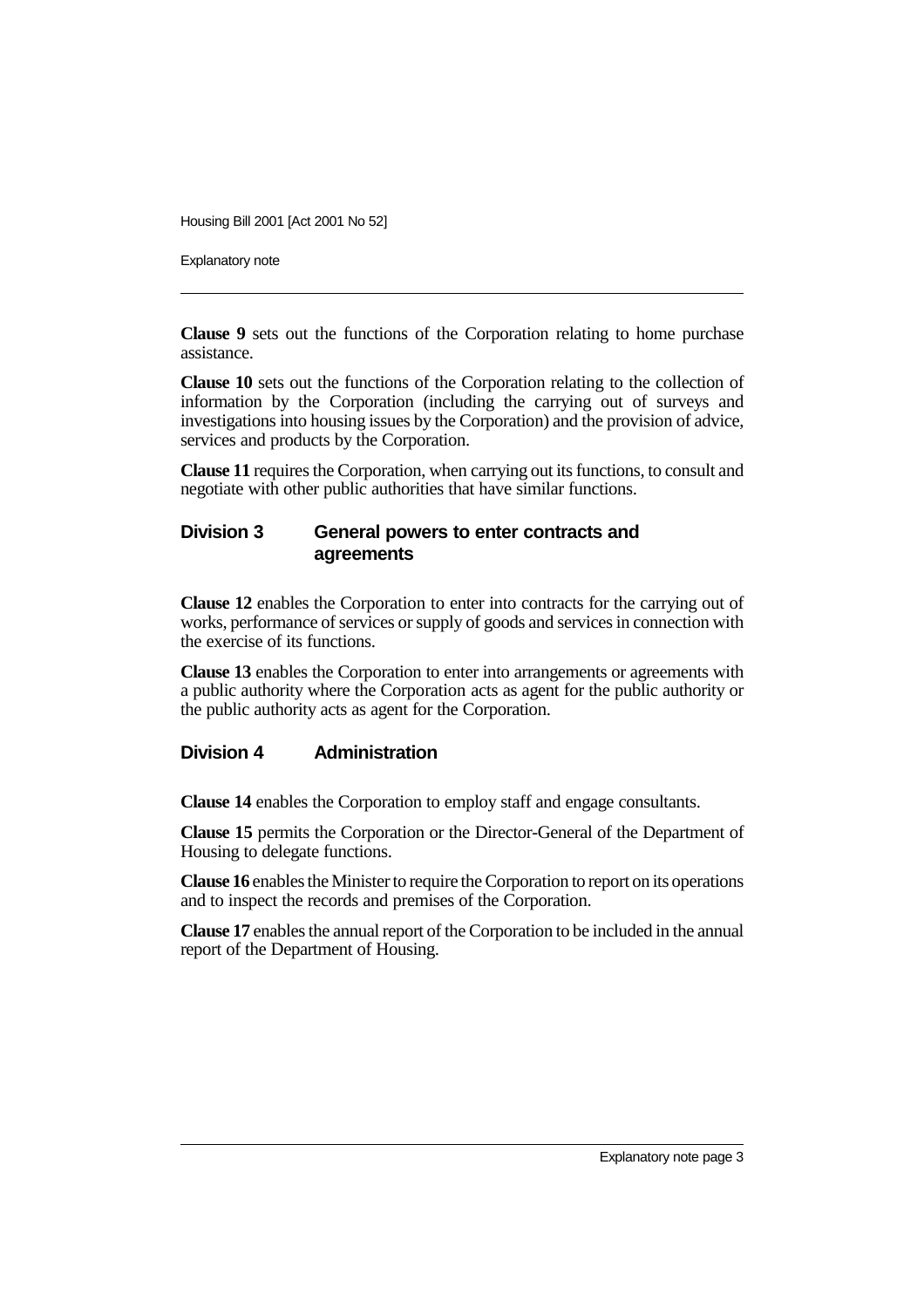Explanatory note

# **Part 4 Acquisition, sale, development and management of land and property**

### **Division 1 General powers of Corporation in relation to land and property**

**Clause 18** sets out the general powers of the Corporation in relation to land vested in the Corporation.

**Clause 19** enables the Corporation to accept a surrender of land leased, dedicated or granted under the proposed Act and sets out the ways in which the Corporation can deal with surrendered land.

**Clause 20** states the relationship between the proposed Act and the *Public Works Act 1912*.

**Clause 21** allows the Corporation to accept gifts, bequests and devises of property.

#### **Division 2 Acquisition of land**

**Clause 22** enables the Corporation to compulsorily acquire land for specified purposes in accordance with the *Land Acquisition (Just Terms Compensation) Act 1991*.

**Clause 23** enables the Minister to compulsorily acquire land in accordance with the *Land Acquisition (Just Terms Compensation) Act 1991* in certain circumstances where the Corporation has built a house for a person or advanced money to a person and the person has failed to comply with certain requirements.

#### **Division 3 Contracts for sale of land**

**Clause 24** allows the Corporation to impose conditions on the sale of land vested in the Corporation.

**Clause 25** allows the Corporation to impose conditions in respect of land vested in the Corporation that operate if the land is sold in the future.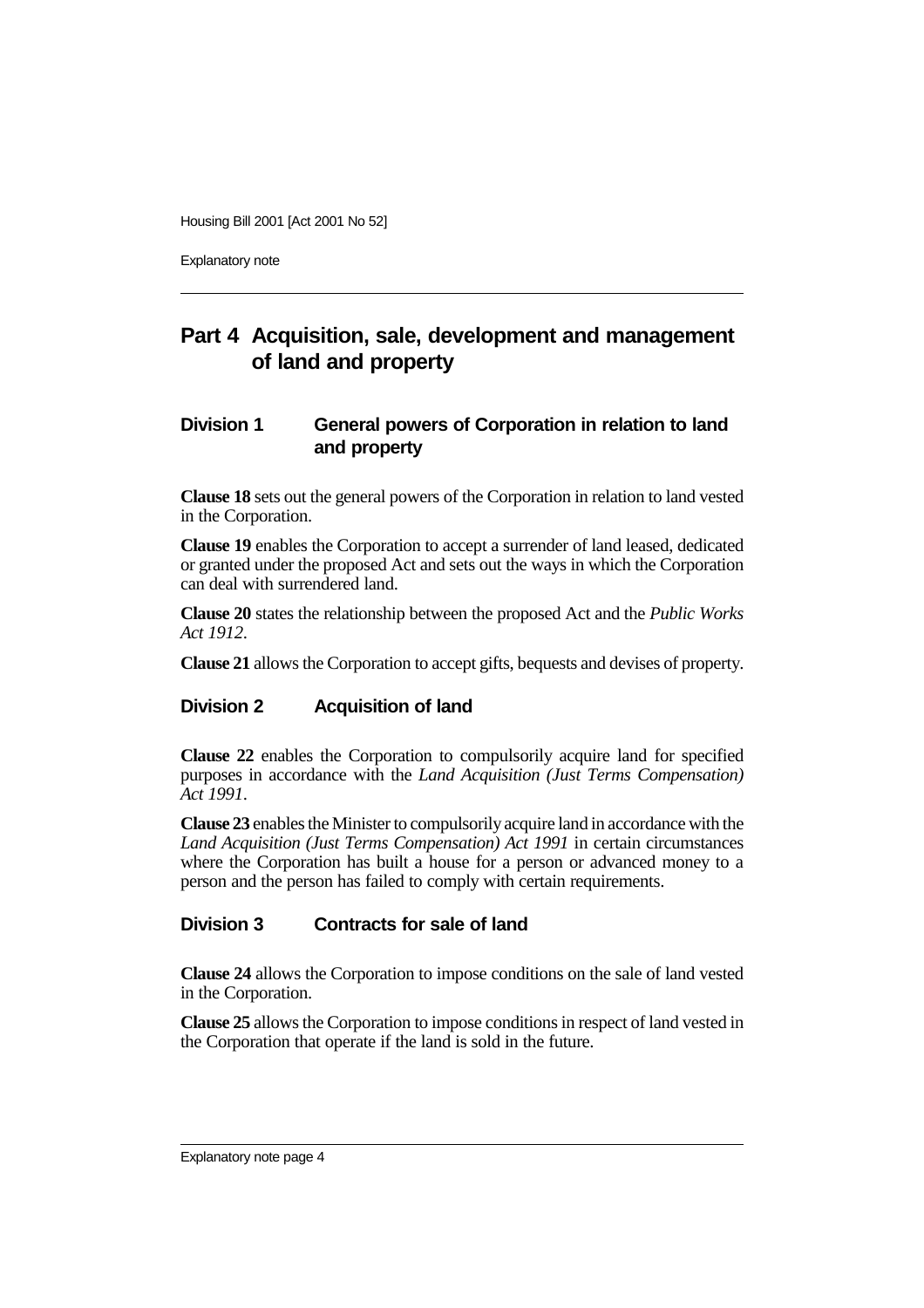Explanatory note

**Clause 26** enables the Corporation to recover a certain amount for use and occupation of land instead of damages in the event that a contract for the sale of land vested in the Corporation is forfeited or cancelled for non-fulfilment of its conditions.

**Clause 27** provides the Corporation with certain remedies in the event of a default by a purchaser of land from the Corporation.

#### **Division 4 Construction of buildings**

**Clause 28** empowers the Corporation to erect buildings on land vested in it.

**Clause 29** enables the Corporation to manufacture, produce, purchase or supply building materials, fittings or appliances.

**Clause 30** allows the Corporation to construct temporary buildings for emergency housing accommodation and to sell or hire any such buildings.

**Clause 31** enables the Corporation to construct buildings and carry out works at the request of a Minister, Department or statutory body whether of New South Wales or the Commonwealth.

#### **Division 5 Change in management of land**

**Clause 32** enables the Governor, by notification published in the Gazette, to impose the duty of managing certain land on the Corporation.

**Clause 33** enables the Governor, by proclamation, to withdraw any land from the Corporation.

**Clause 34** enables the Corporation, by order published in the Gazette, to surrender land vested in it for dedication under the *Crown Lands Act 1989* for public purposes or to a council to be used as a public reserve or drainage reserve.

**Clause 35** enables the Minister administering the *Local Government Act 1993* to transfer specified functions of a council in respect of certain land to the Corporation.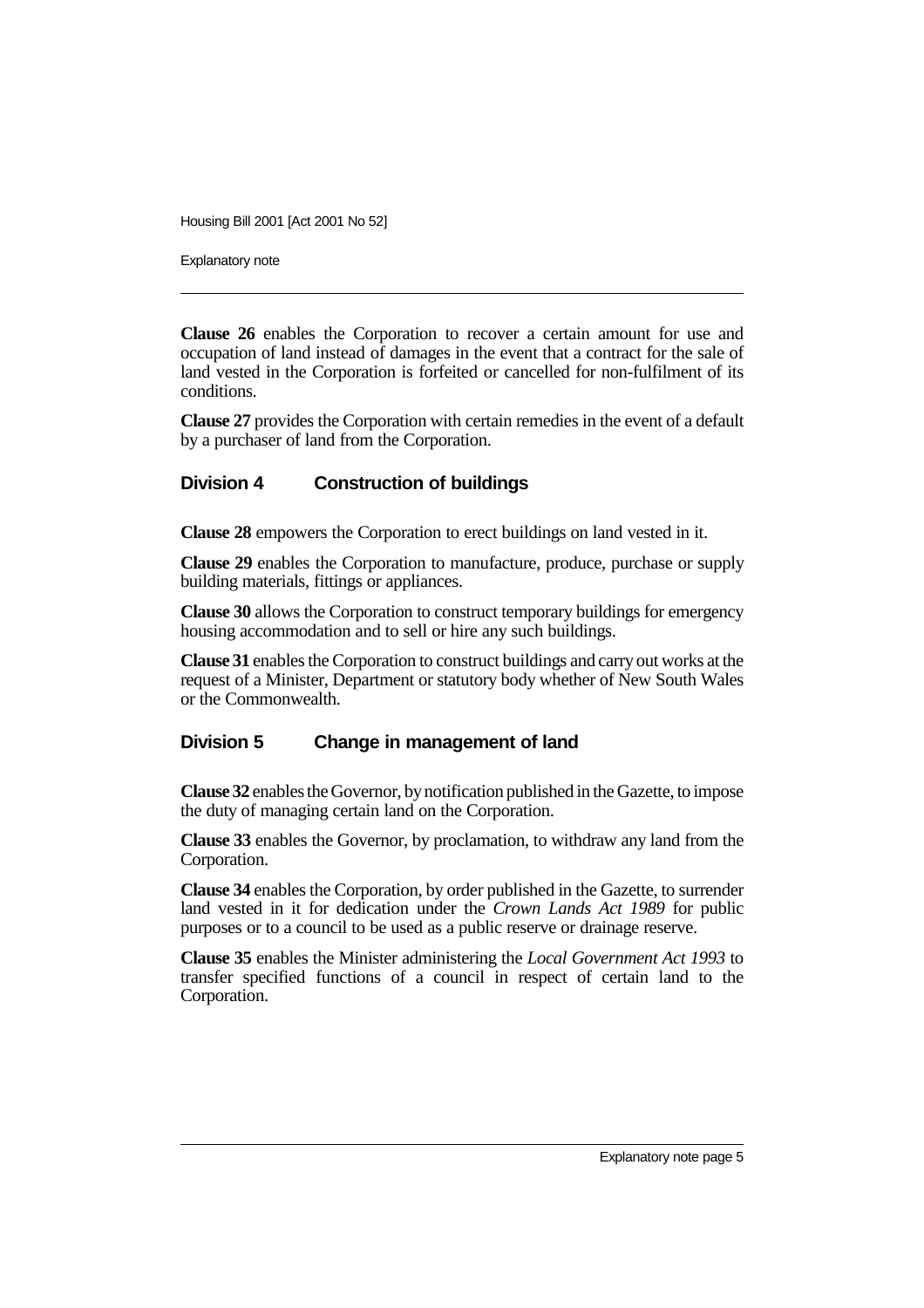Explanatory note

### **Part 5 Housing areas**

**Clause 36** enables the Governor, by notification published in the Gazette on the recommendation of the Minister, to declare an area to be a housing area.

**Clause 37** provides that it is an offence to carry out certain development in a housing area or to sell land in a housing area, or lease such land for more than a year, without the consent of the Corporation. On the acquisition under the proposed Act of land in a housing area, no compensation is payable for any improvements made in contravention of the clause.

### **Part 6 Advances for houses, other buildings and land**

#### **Division 1 Advances for houses to individuals**

**Clause 38** contains a definition for the purposes of the proposed Division.

**Clause 39** provides for the making of an application to the Corporation under the proposed Division.

**Clause 40** enables the Corporation to advance money for the erection or purchase of a house to an applicant, or to erect a house for an applicant.

**Clause 41** provides that an application can only be granted if the house is for use by the applicant or the applicant's family and the applicant satisfies certain eligibility criteria.

**Clause 42** requires a person whose application is granted to enter into an agreement with the Corporation and pay the fee (if any) prescribed by the regulations.

**Clause 43** requires the Corporation to obtain advice on the value of a property before advancing money for its purchase under the proposed Division and sets limits on the amount that may be advanced.

**Clause 44** sets out the remedies for the Corporation in the event that money advanced under the proposed Division is not properly applied.

**Clause 45** enables regulations to be made with respect to periods for repayment by instalments of advances or money expended by the Corporation under the proposed Division.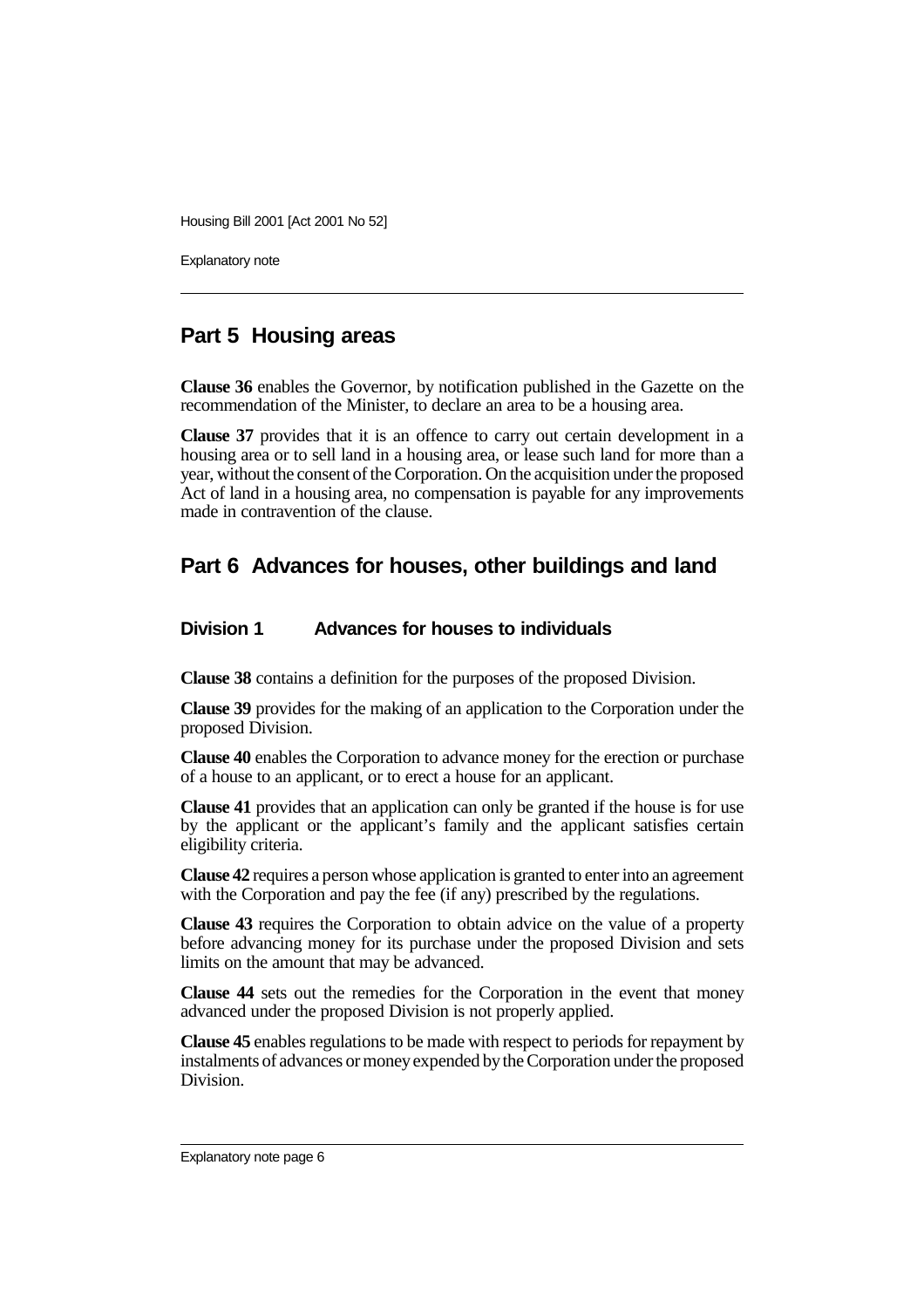Explanatory note

**Clause 46** enables the Corporation to require security for advances or money expended by the Corporation under the proposed Division.

**Clause 47** attaches certain conditions to land that is subject to a mortgage under the proposed Division.

**Clause 48** enables the Corporation to apply to the Registrar-General for an order for foreclosure if money due to the Corporation under the proposed Division is unpaid for a period of 3 months.

**Clause 49** provides that land sold by the Corporation under the proposed Division is freed from any charge or restriction under the proposed Division.

**Clause 50** enables the Corporation to advance money to an owner of land for renovations, repairs and improvements.

#### **Division 2 Advances for public buildings and to councils, societies, associations and clubs for houses and other buildings**

**Clause 51** allows the Corporation to assist councils to erect houses for the purposes of the proposed Act by making grants or loans to them.

**Clause 52** allows the Corporation to make grants or loans to building societies or to subscribe in the share or loan capital of building societies for the purposes of the proposed Act.

**Clause 53** allows the Corporation to make advances for the construction, renovation, repair or extension of public or civic buildings or recreation grounds or to certain clubs, associations and societies for the repair and renovation of buildings.

#### **Part 7 Rental rebate**

**Clause 54** provides that the proposed Part applies to tenants of public housing, tenants under HomeFund restructuring offers or to other classes of tenants prescribed by the regulations.

**Clause 55** enables a tenant to whom the proposed Part applies to make an application to the Corporation for a weekly rebate of rental.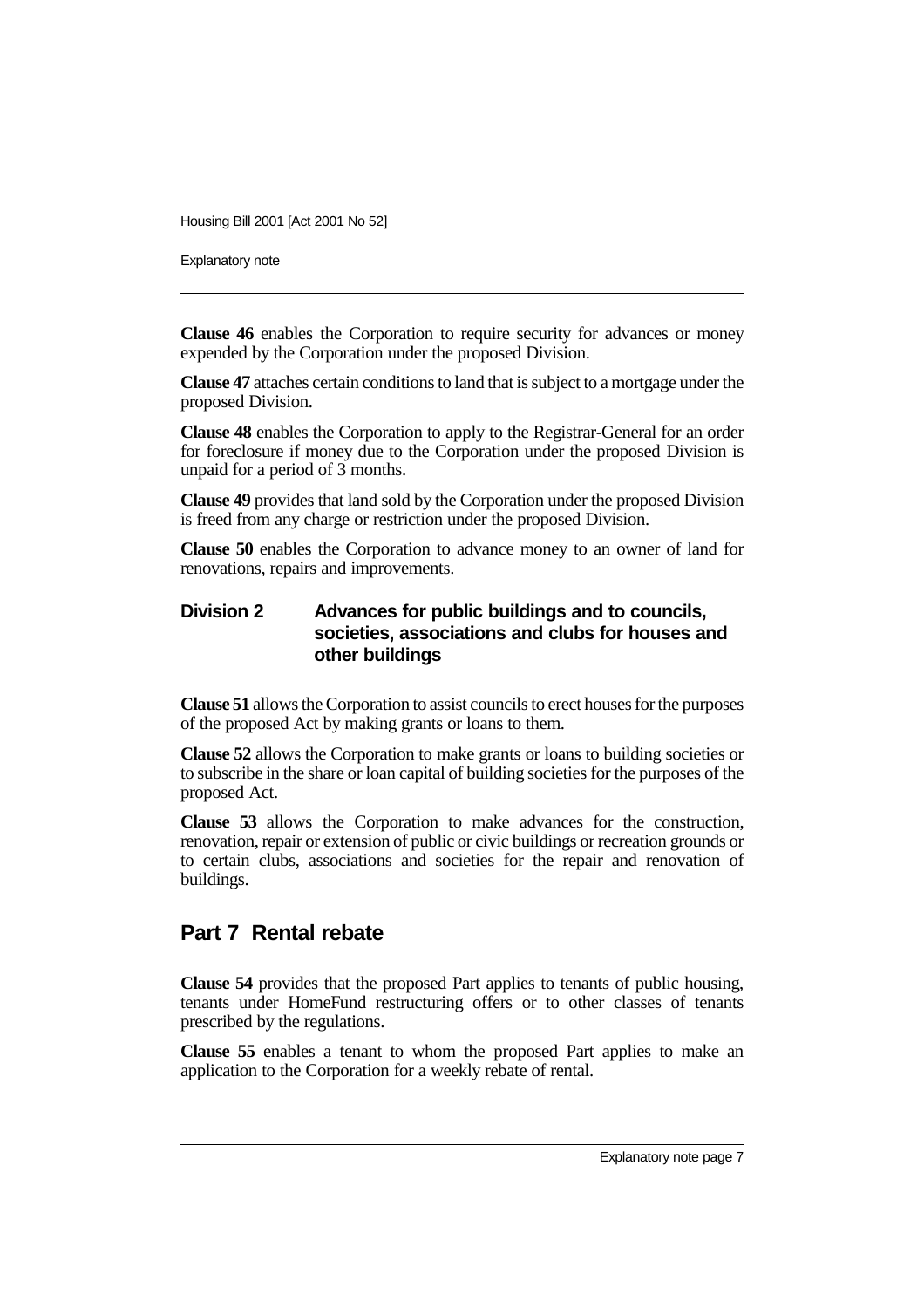Explanatory note

**Clause 56** allows the Corporation to grant an application after making an investigation under proposed section 58.

**Clause 57** enables the Corporation to vary or cancel any rental rebate after making an investigation under proposed section 58.

**Clause 58** enables the Corporation to make an investigation concerning the weekly income of applicants for, and recipients of, rental rebates and of other persons who reside with them.

### **Part 8 Joint ventures, interests in private corporations and trusts**

**Clause 59** contains definitions for the purposes of the proposed Part.

**Clause 60** enables the Corporation to enter into joint ventures with the approval of the Minister. This power is subject to provisions of the *Public Authorities (Financial Arrangements) Act 1987* that require that, in addition, the Treasurer's approval be obtained.

**Clause 61** enables the Corporation to form, participate in the formation of, acquire interests in, and sell or dispose of interests in, private corporations but only with the approval of the Minister and the Treasurer.

**Clause 62** enables the Corporation to form trusts, but only with the approval of the Minister and the Treasurer.

### **Part 9 Finance**

**Clause 63** requires the establishment of a Housing Account. The Account is a continuation of the Housing Account established under the *Housing Act 1985*.

**Clause 64** requires Commonwealth grants for the purposes of the proposed Act to be separately accounted for.

**Clause 65** requires the proceeds from the sale of certain land vested in the Corporation to be paid into the Consolidated Fund.

**Clause 66** requires the establishment of the Housing Reserve Fund. The Fund is a continuation of the Housing Reserve Fund established under the *Home Purchase Assistance Authority Act 1993*.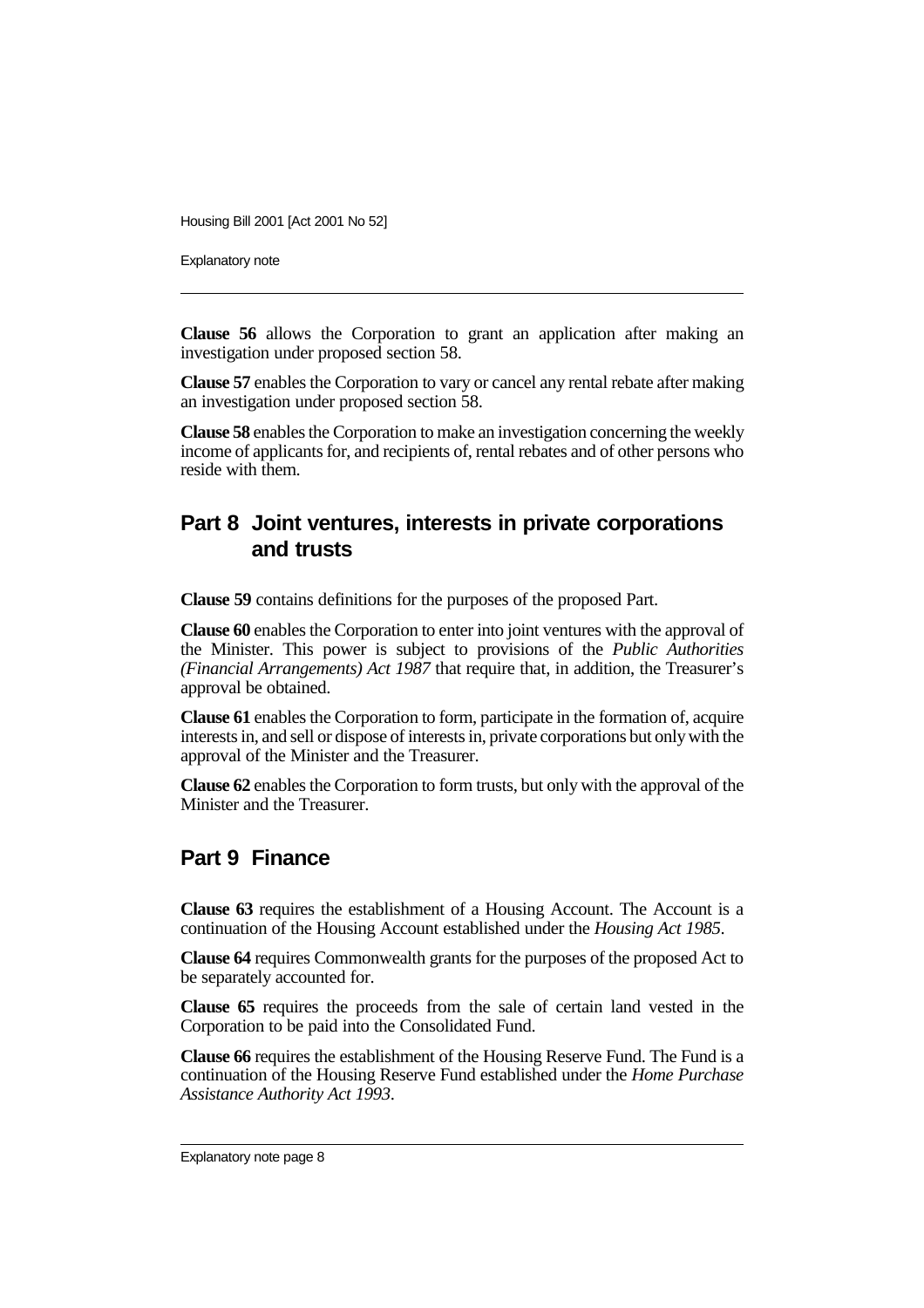Explanatory note

**Clause 67** provides for the financial year of the Corporation.

### **Part 10 Miscellaneous**

**Clause 68** provides for the carrying out of investigations by the Corporation as to the methods to be adopted to ensure the provision of adequate housing on reasonable terms or at reasonable rentals.

**Clause 69** creates certain offences relating to the making of false statements and representations, and other fraudulent behaviour, to obtain a benefit under the proposed Act.

**Clause 70** creates offences in relation to the misuse of certain information for the purpose of gaining an advantage.

**Clause 71** creates an offence of disclosing information obtained in the administration of any Act conferring functions on the Corporation, except if the information is disclosed in specified circumstances.

**Clause 72** provides for the manner in which documents may be served on the Corporation.

**Clause 73** deals with the recovery of debts by the Corporation.

**Clause 74** provides for proceedings for offences against the proposed Act or regulations to be heard summarily by a Local Court.

**Clause 75** enables the Governor to make regulations for the purposes of the proposed Act.

**Clause 76** repeals the following Acts:

*Housing Act 1912*

*Housing Act 1976*

*Housing Act 1985*

*Home Purchase Assistance Authority Act 1993*

**Clause 77** gives effect to Schedule 1 which contains consequential amendments to various Acts.

**Clause 78** gives effect to Schedule 3 which contains savings, transitional provisions and other provisions.